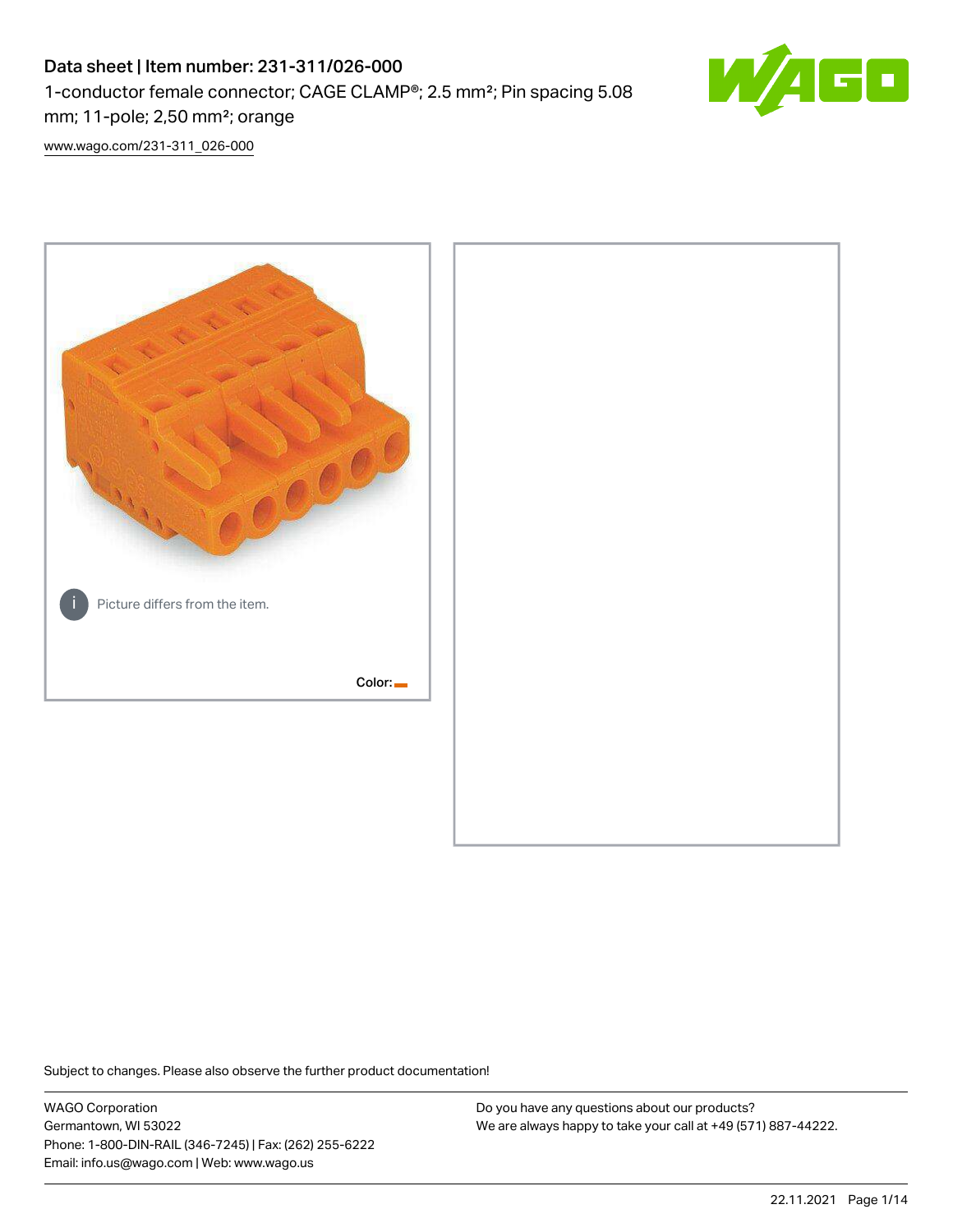

Dimensions in mm

 $L =$  (pole no. x pin spacing) + 1.5 mm

2- to 3-pole female connectors – one latch only

#### Item description

- **Universal connection for all conductor types**
- Easy cable pre-assembly and on-unit wiring via vertical and horizontal CAGE CLAMP<sup>®</sup> actuation  $\blacksquare$
- $\blacksquare$ Integrated test ports
- $\blacksquare$ With coding fingers

Subject to changes. Please also observe the further product documentation! Data

WAGO Corporation Germantown, WI 53022 Phone: 1-800-DIN-RAIL (346-7245) | Fax: (262) 255-6222 Email: info.us@wago.com | Web: www.wago.us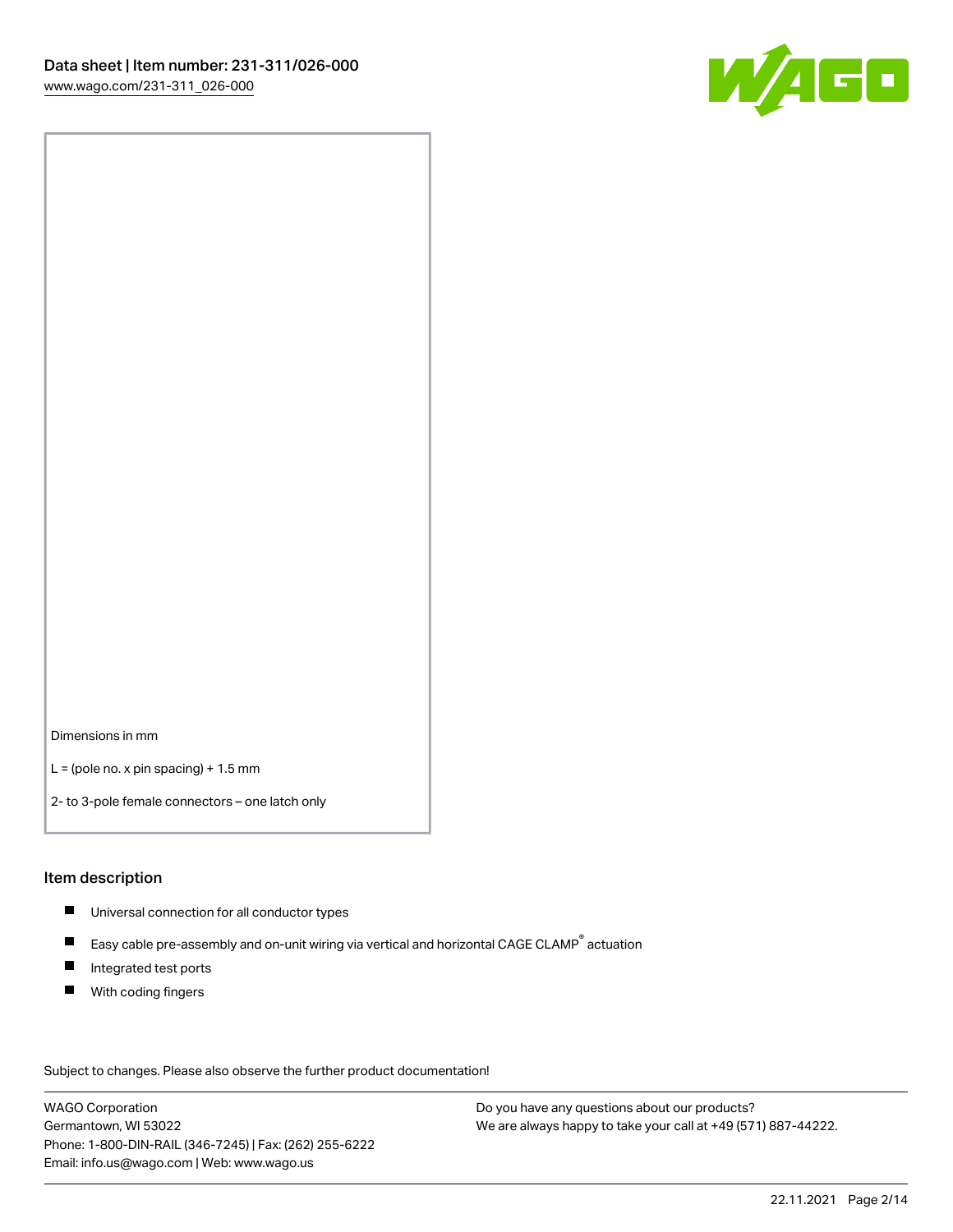

## Data Notes

| Safety information 1 | The MCS-MULTI CONNECTION SYSTEM includes connectors<br>without breaking capacity in accordance with DIN EN 61984. When<br>used as intended, these connectors must not be connected<br>/disconnected when live or under load. The circuit design should<br>ensure header pins, which can be touched, are not live when<br>unmated. |
|----------------------|-----------------------------------------------------------------------------------------------------------------------------------------------------------------------------------------------------------------------------------------------------------------------------------------------------------------------------------|
| Variants:            | Gold-plated or partially gold-plated contact surfaces<br>Other versions (or variants) can be requested from WAGO Sales or<br>configured at https://configurator.wago.com/                                                                                                                                                         |

## Electrical data

# IEC Approvals

| Ratings per                 | IEC/EN 60664-1                                                        |
|-----------------------------|-----------------------------------------------------------------------|
| Rated voltage (III / 3)     | 320 V                                                                 |
| Rated surge voltage (III/3) | 4 <sub>k</sub> V                                                      |
| Rated voltage (III/2)       | 320 V                                                                 |
| Rated surge voltage (III/2) | 4 <sub>k</sub> V                                                      |
| Nominal voltage (II/2)      | 630 V                                                                 |
| Rated surge voltage (II/2)  | 4 <sub>k</sub> V                                                      |
| Rated current               | 16A                                                                   |
| Legend (ratings)            | $(III / 2)$ $\triangle$ Overvoltage category III / Pollution degree 2 |

## UL Approvals

| Approvals per                  | UL 1059 |
|--------------------------------|---------|
| Rated voltage UL (Use Group B) | 300 V   |
| Rated current UL (Use Group B) | 15 A    |
| Rated voltage UL (Use Group D) | 300 V   |
| Rated current UL (Use Group D) | 10 A    |

# Ratings per UL

| Rated voltage UL 1977 | 600 V         |
|-----------------------|---------------|
| Rated current UL 1977 | $\sim$ $\sim$ |

## CSA Approvals

Approvals per CSA

Subject to changes. Please also observe the further product documentation!

| <b>WAGO Corporation</b>                                | Do you have any questions about our products?                 |
|--------------------------------------------------------|---------------------------------------------------------------|
| Germantown, WI 53022                                   | We are always happy to take your call at +49 (571) 887-44222. |
| Phone: 1-800-DIN-RAIL (346-7245)   Fax: (262) 255-6222 |                                                               |
| Email: info.us@wago.com   Web: www.wago.us             |                                                               |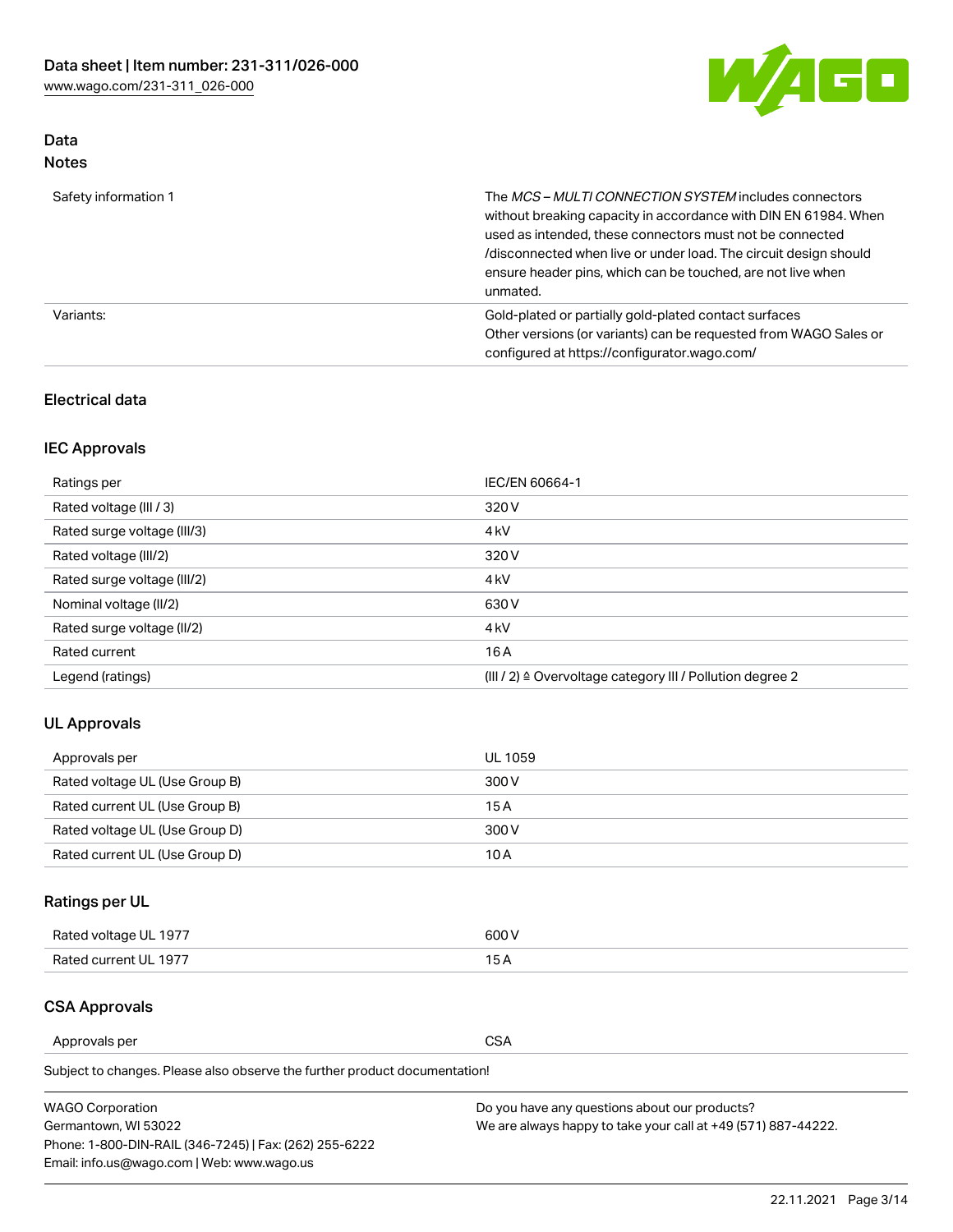[www.wago.com/231-311\\_026-000](http://www.wago.com/231-311_026-000)



| Rated voltage CSA (Use Group B) | 300 V |
|---------------------------------|-------|
| Rated current CSA (Use Group B) | 15 A  |
| Rated voltage CSA (Use Group D) | 300 V |
| Rated current CSA (Use Group D) | 10 A  |

### Connection data

| Total number of connection points |  |
|-----------------------------------|--|
| Total number of potentials        |  |
| Number of connection types        |  |
| Number of levels                  |  |

#### Connection 1

| Connection technology                             | CAGE CLAMP <sup>®</sup>                |
|---------------------------------------------------|----------------------------------------|
| Actuation type                                    | Operating tool                         |
| Solid conductor                                   | $0.082.5$ mm <sup>2</sup> / 28  12 AWG |
| Fine-stranded conductor                           | $0.082.5$ mm <sup>2</sup> / 28  12 AWG |
| Fine-stranded conductor; with insulated ferrule   | $0.251.5$ mm <sup>2</sup>              |
| Fine-stranded conductor; with uninsulated ferrule | $0.252.5$ mm <sup>2</sup>              |
| Strip length                                      | 89 mm / 0.31  0.35 inch                |
| Number of poles                                   | 11                                     |
| Conductor entry direction to mating direction     | 0°                                     |
|                                                   |                                        |

# Physical data

| Pin spacing | 5.08 mm / 0.2 inch    |
|-------------|-----------------------|
| Width       | 57.38 mm / 2.259 inch |
| Height      | 14.3 mm / 0.563 inch  |
| Depth       | 26.45 mm / 1.041 inch |

# Plug-in connection

| Contact type (pluggable connector) | Female connector/socket |
|------------------------------------|-------------------------|
| Connector (connection type)        | for conductor           |
| Mismating protection               | No                      |
| Locking of plug-in connection      | Without                 |

## Material data

Color contracts and contracts of the contracts of the contracts of the contracts of the contracts of the contracts of the contracts of the contracts of the contracts of the contracts of the contracts of the contracts of th

Subject to changes. Please also observe the further product documentation! Material group I

| <b>WAGO Corporation</b>                                | Do you have any questions about our products?                 |
|--------------------------------------------------------|---------------------------------------------------------------|
| Germantown, WI 53022                                   | We are always happy to take your call at +49 (571) 887-44222. |
| Phone: 1-800-DIN-RAIL (346-7245)   Fax: (262) 255-6222 |                                                               |
| Email: info.us@wago.com   Web: www.wago.us             |                                                               |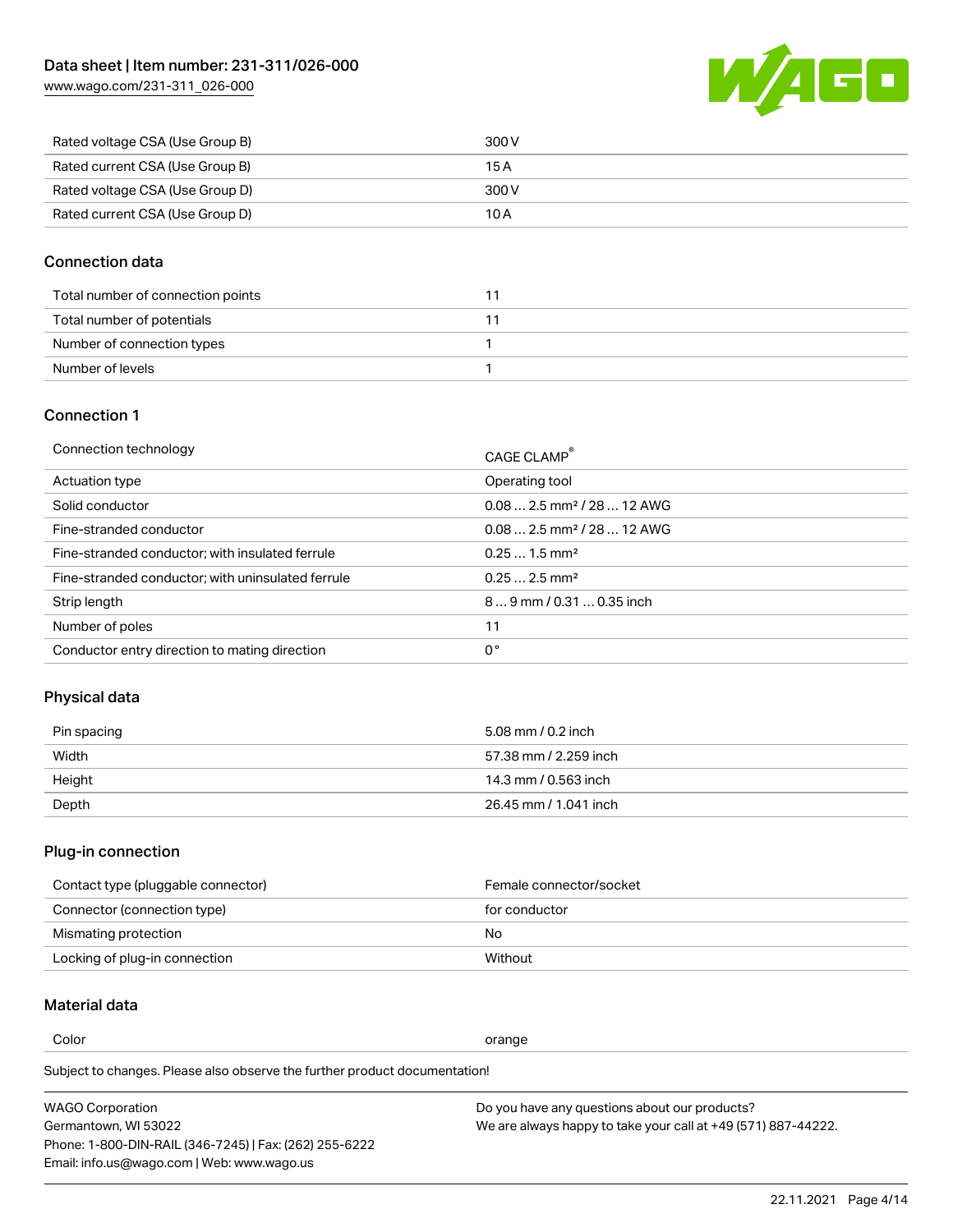[www.wago.com/231-311\\_026-000](http://www.wago.com/231-311_026-000)



| Material group              |                                   |
|-----------------------------|-----------------------------------|
| Insulation material         | Polyamide (PA66)                  |
| Flammability class per UL94 | V <sub>0</sub>                    |
| Clamping spring material    | Chrome nickel spring steel (CrNi) |
| Contact material            | Copper alloy                      |
| Contact plating             | tin-plated                        |
| Fire load                   | 0.283 MJ                          |
| Weight                      | 20.1 g                            |
|                             |                                   |

# Environmental requirements

| Limit temperature range | $-60+85 °C$ |
|-------------------------|-------------|
|-------------------------|-------------|

### Commercial data

| Product Group         | 3 (Multi Conn. System) |
|-----------------------|------------------------|
| PU (SPU)              | 25 Stück               |
| Packaging type        | box                    |
| Country of origin     | <b>DE</b>              |
| <b>GTIN</b>           | 4044918348263          |
| Customs tariff number | 8536694040             |

# Approvals / Certificates

#### Country specific Approvals

| Logo                  | Approval                                                                   | <b>Additional Approval Text</b> | Certificate<br>name |
|-----------------------|----------------------------------------------------------------------------|---------------------------------|---------------------|
|                       | CВ<br>DEKRA Certification B.V.                                             | IEC 61984                       | NL-39756            |
|                       | <b>CSA</b><br><b>DEKRA Certification B.V.</b>                              | C22.2                           | 1466354             |
| EMA                   | <b>KEMA/KEUR</b><br>DEKRA Certification B.V.                               | EN 61984                        | 2190761.01          |
| <b>Ship Approvals</b> |                                                                            |                                 |                     |
| Logo                  | Approval                                                                   | <b>Additional Approval Text</b> | Certificate<br>name |
|                       | <b>ABS</b>                                                                 |                                 | $19 -$              |
|                       | Subject to changes. Please also observe the further product documentation! |                                 |                     |

| WAGO Corporation                                       | Do you have any questions about our products?                 |
|--------------------------------------------------------|---------------------------------------------------------------|
| Germantown, WI 53022                                   | We are always happy to take your call at +49 (571) 887-44222. |
| Phone: 1-800-DIN-RAIL (346-7245)   Fax: (262) 255-6222 |                                                               |
| Email: info.us@wago.com   Web: www.wago.us             |                                                               |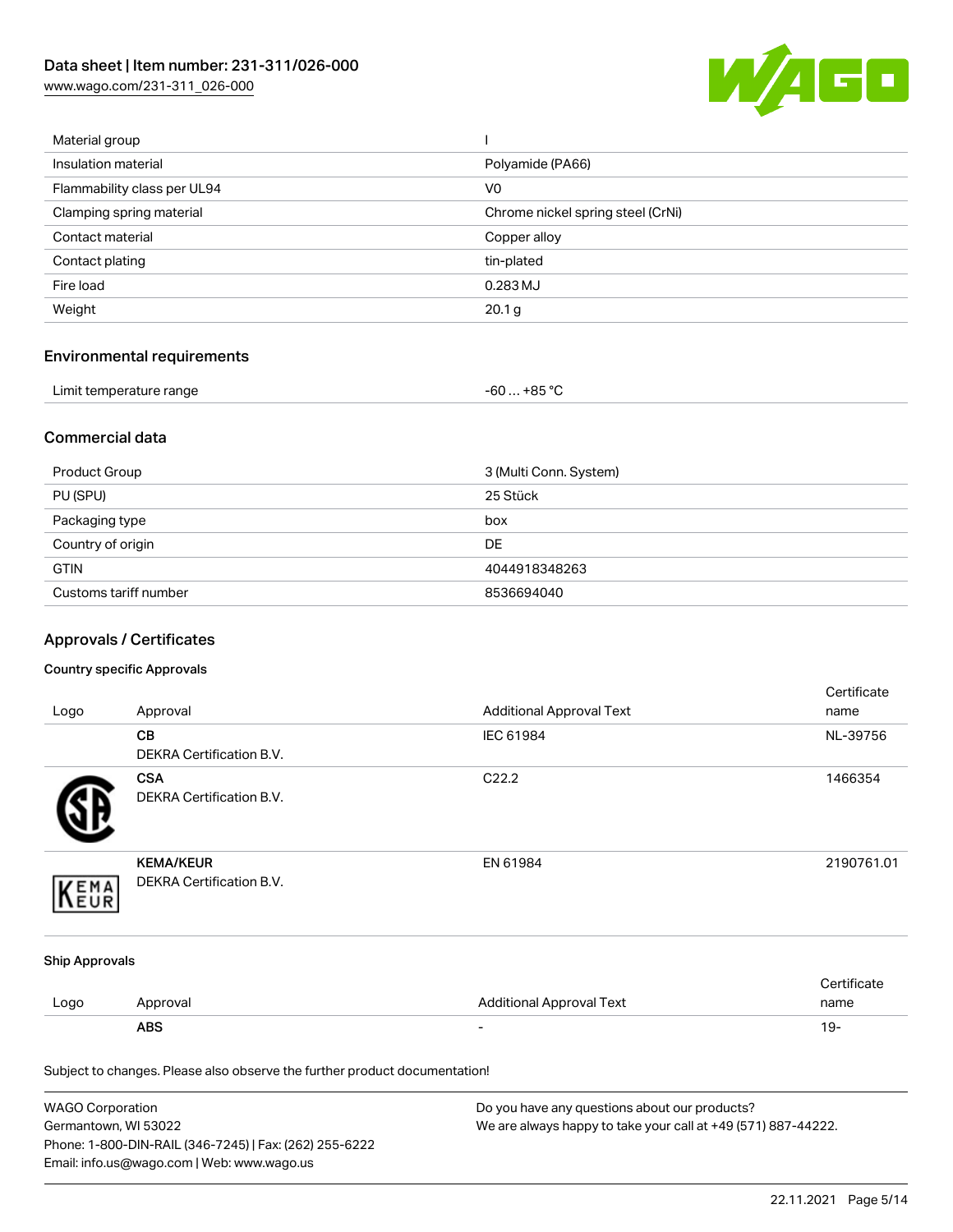

American Bureau of Shipping HG1869876-



PDA

| <b>UL-Approvals</b> |                                                                                                                      |                                 |                              |
|---------------------|----------------------------------------------------------------------------------------------------------------------|---------------------------------|------------------------------|
| Logo                | Approval                                                                                                             | <b>Additional Approval Text</b> | Certificate<br>name          |
|                     | UL<br>UL International Germany GmbH                                                                                  | <b>UL 1977</b>                  | E45171                       |
|                     | <b>UR</b><br>Underwriters Laboratories Inc.                                                                          | <b>UL 1059</b>                  | E45172                       |
| Counterpart         |                                                                                                                      |                                 |                              |
|                     | Item no.231-341/001-000<br>Male header; 11-pole; THT; 1.0 x 1.0 mm solder pin; straight; pin spacing 5.08 mm; orange |                                 | www.wago.com/231-341/001-000 |
|                     | Item no.231-541/001-000<br>Male header; 11-pole; THT; 1.0 x 1.0 mm solder pin; angled; pin spacing 5.08 mm; orange   |                                 | www.wago.com/231-541/001-000 |
|                     | Item no.231-371/001-000<br>Male header; 11-pole; THT; 1.2 x 1.2 mm solder pin; straight; pin spacing 5.08 mm; orange |                                 | www.wago.com/231-371/001-000 |
|                     | Item no.231-571/001-000<br>Male header; 11-pole; THT; 1.2 x 1.2 mm solder pin; angled; pin spacing 5.08 mm; orange   |                                 | www.wago.com/231-571/001-000 |
|                     | Item no.231-641<br>Male connector; 11-pole; Pin spacing 5.08 mm; orange                                              |                                 | www.wago.com/231-641         |
|                     | Item no.231-641/018-000<br>Male connector; 11-pole; Pin spacing 5.08 mm; snap-in mounting feet; orange               |                                 | www.wago.com/231-641/018-000 |
|                     | Item no.231-641/114-000<br>Male connector; 11-pole; Pin spacing 5.08 mm; snap-in flange; orange                      |                                 | www.wago.com/231-641/114-000 |
|                     |                                                                                                                      |                                 |                              |

Subject to changes. Please also observe the further product documentation!

WAGO Corporation Germantown, WI 53022 Phone: 1-800-DIN-RAIL (346-7245) | Fax: (262) 255-6222 Email: info.us@wago.com | Web: www.wago.us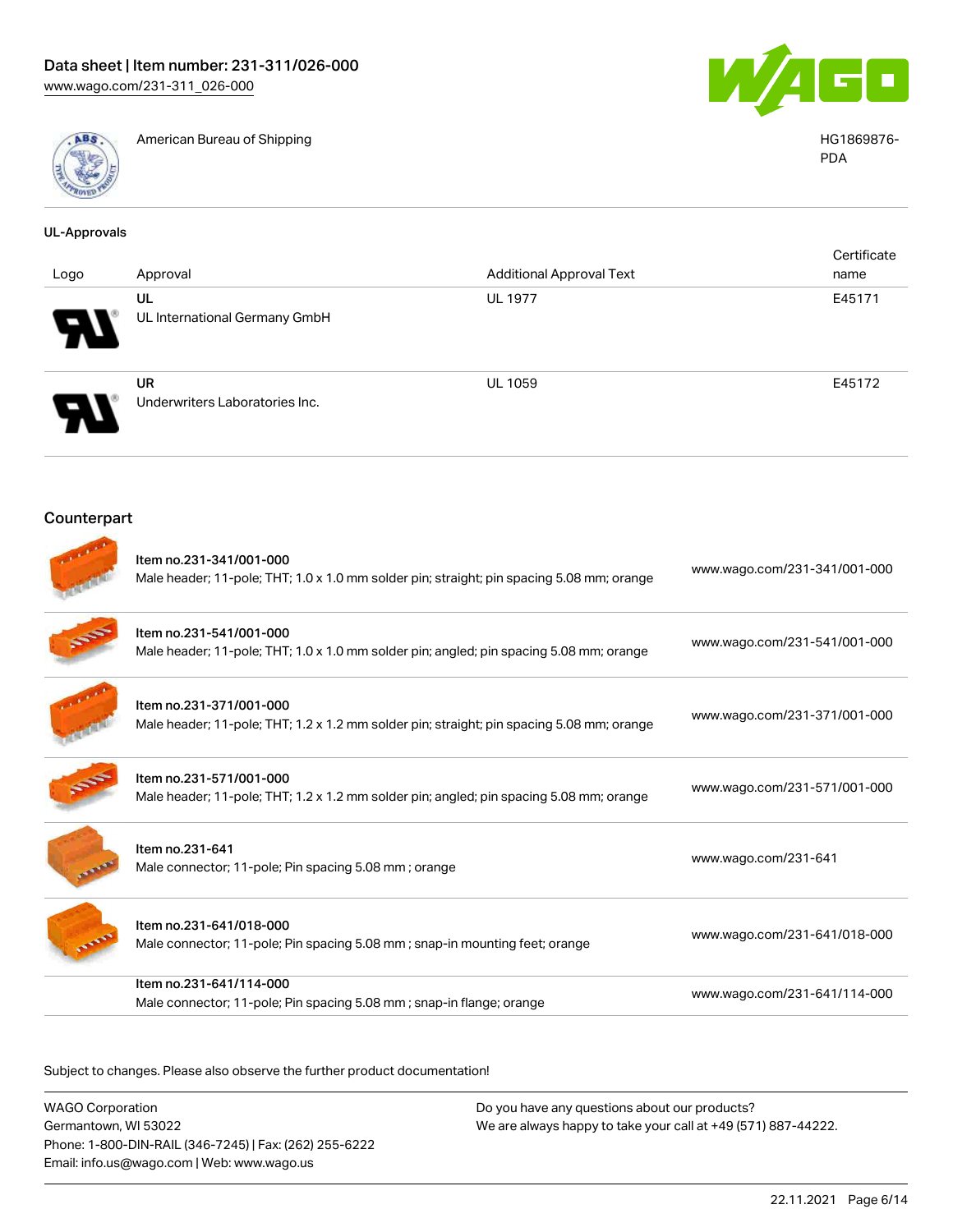



#### Item no.232-541/007-000

Double pin header; DIN-35 rail mounting; 11-pole; Pin spacing 5.08 mm; orange

[www.wago.com/232-541/007-000](https://www.wago.com/232-541/007-000)

#### Item no.231-641/019-000

Male connector; 11-pole; Pin spacing 5.08 mm ; mounting flange; orange [www.wago.com/231-641/019-000](https://www.wago.com/231-641/019-000)

Optional accessories

#### Testing accessories

| Testing accessories |                                                                                                                            |                      |
|---------------------|----------------------------------------------------------------------------------------------------------------------------|----------------------|
|                     | Item no.: 210-136<br>Test plug; 2 mm Ø; with 500 mm cable                                                                  | www.wago.com/210-136 |
|                     | Item no.: 231-661<br>Test plugs for female connectors; for 5 mm and 5.08 mm pin spacing; 2,50 mm <sup>2</sup> ; light gray | www.wago.com/231-661 |
| Cover               |                                                                                                                            |                      |
| Cover               |                                                                                                                            |                      |
|                     | Item no.: 231-669<br>Lockout caps; for covering unused clamping units; orange                                              | www.wago.com/231-669 |
| Tools               |                                                                                                                            |                      |
| Operating tool      |                                                                                                                            |                      |
|                     | Item no.: 209-130<br>Operating tool; suitable for 264, 280 and 281 Series; 1-way; of insulating material; white            | www.wago.com/209-130 |
|                     | Item no.: 209-132<br>Operating tool; for connecting comb-style jumper bar; 2-way; of insulating material                   | www.wago.com/209-132 |
|                     | Item no.: 231-159<br>Operating tool; natural                                                                               | www.wago.com/231-159 |
|                     | Item no.: 231-231<br>Combination operating tool; red                                                                       | www.wago.com/231-231 |
|                     | Item no.: 231-131<br>Operating tool; made of insulating material; 1-way; loose; white                                      | www.wago.com/231-131 |
|                     | Item no.: 231-291<br>Operating tool; made of insulating material; 1-way; loose; red                                        | www.wago.com/231-291 |
|                     | Item no.: 280-432<br>Operating tool; made of insulating material; 2-way; white                                             | www.wago.com/280-432 |

Subject to changes. Please also observe the further product documentation!

| <b>WAGO Corporation</b>                                |  |
|--------------------------------------------------------|--|
| Germantown, WI 53022                                   |  |
| Phone: 1-800-DIN-RAIL (346-7245)   Fax: (262) 255-6222 |  |
| Email: info.us@wago.com   Web: www.wago.us             |  |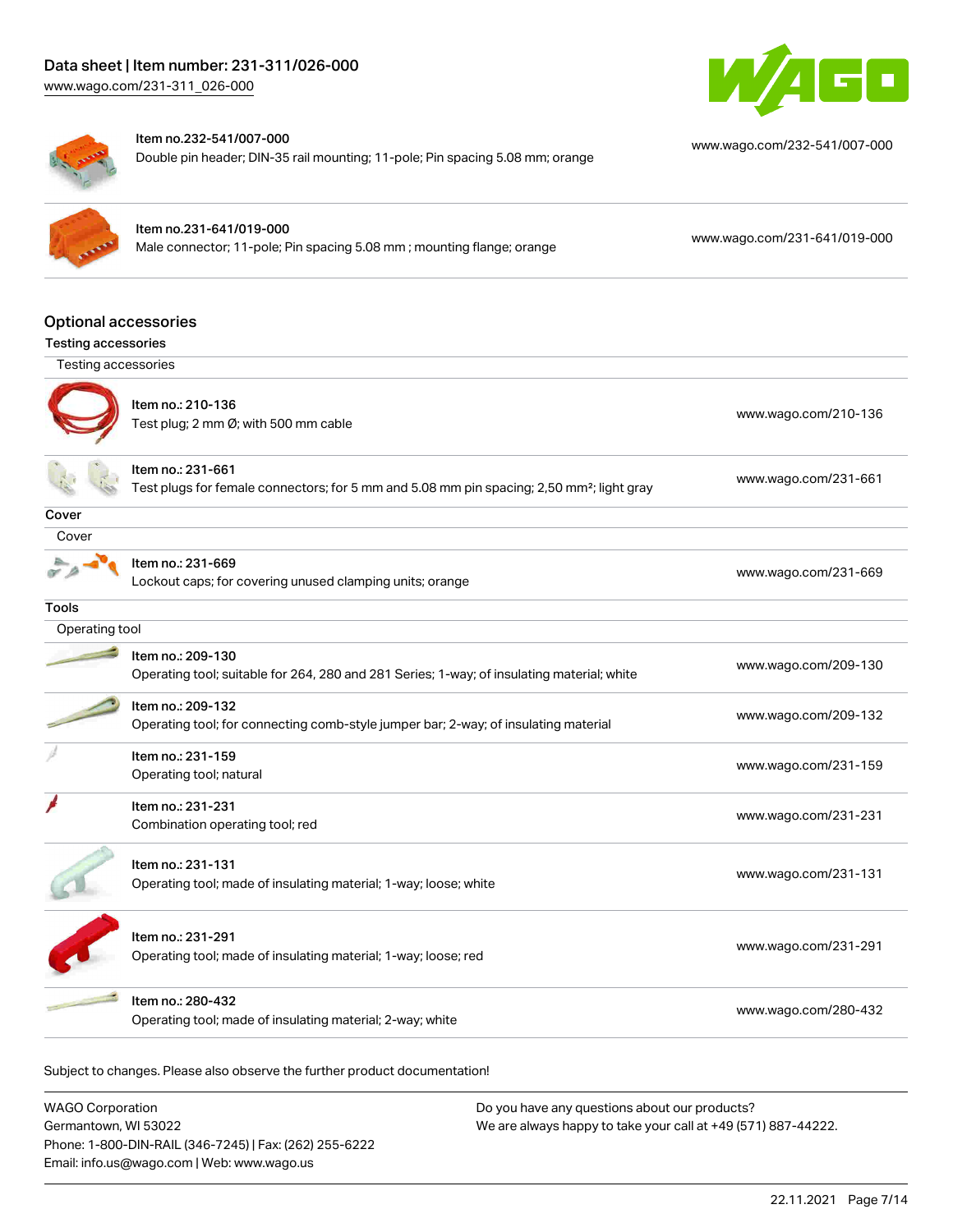## Data sheet | Item number: 231-311/026-000

[www.wago.com/231-311\\_026-000](http://www.wago.com/231-311_026-000)



|                   | Item no.: 280-434<br>Operating tool; made of insulating material; 4-way                         | www.wago.com/280-434 |
|-------------------|-------------------------------------------------------------------------------------------------|----------------------|
|                   | Item no.: 280-437<br>Operating tool; made of insulating material; 7-way                         | www.wago.com/280-437 |
|                   | Item no.: 280-440<br>Operating tool; made of insulating material; 10-way                        | www.wago.com/280-440 |
|                   | Item no.: 280-435<br>Operating tool; made of insulating material; 5-way; gray                   | www.wago.com/280-435 |
|                   | Item no.: 280-436<br>Operating tool; made of insulating material; 6-way                         | www.wago.com/280-436 |
|                   | Item no.: 280-438<br>Operating tool; made of insulating material; 8-way                         | www.wago.com/280-438 |
|                   | Item no.: 280-433<br>Operating tool; made of insulating material; 3-way                         | www.wago.com/280-433 |
| Insulations stops |                                                                                                 |                      |
| Insulation stop   |                                                                                                 |                      |
|                   | Item no.: 231-672<br>Insulation stop; 0.75 - 1 mm <sup>2</sup> ; dark gray                      | www.wago.com/231-672 |
|                   | Item no.: 231-670<br>Insulation stop; 0.08-0.2 mm <sup>2</sup> / 0.2 mm <sup>2</sup> "s"; white | www.wago.com/231-670 |
| LEEL              | Item no.: 231-671<br>Insulation stop; 0.25 - 0.5 mm <sup>2</sup> ; light gray                   | www.wago.com/231-671 |
| Jumpers           |                                                                                                 |                      |
| Jumper            |                                                                                                 |                      |
|                   | Item no.: 231-905<br>Jumper; for conductor entry; 5-way; insulated; gray                        | www.wago.com/231-905 |
|                   | Item no.: 231-903<br>Jumper; for conductor entry; 3-way; insulated; gray                        | www.wago.com/231-903 |
|                   | Item no.: 231-907<br>Jumper; for conductor entry; 7-way; insulated; gray                        | www.wago.com/231-907 |
|                   | Item no.: 231-910<br>Jumper; for conductor entry; 10-way; insulated; gray                       | www.wago.com/231-910 |
|                   |                                                                                                 |                      |

Subject to changes. Please also observe the further product documentation!

| <b>WAGO Corporation</b>                                | Do you have any questions about our products?                 |
|--------------------------------------------------------|---------------------------------------------------------------|
| Germantown, WI 53022                                   | We are always happy to take your call at +49 (571) 887-44222. |
| Phone: 1-800-DIN-RAIL (346-7245)   Fax: (262) 255-6222 |                                                               |
| Email: info.us@wago.com   Web: www.wago.us             |                                                               |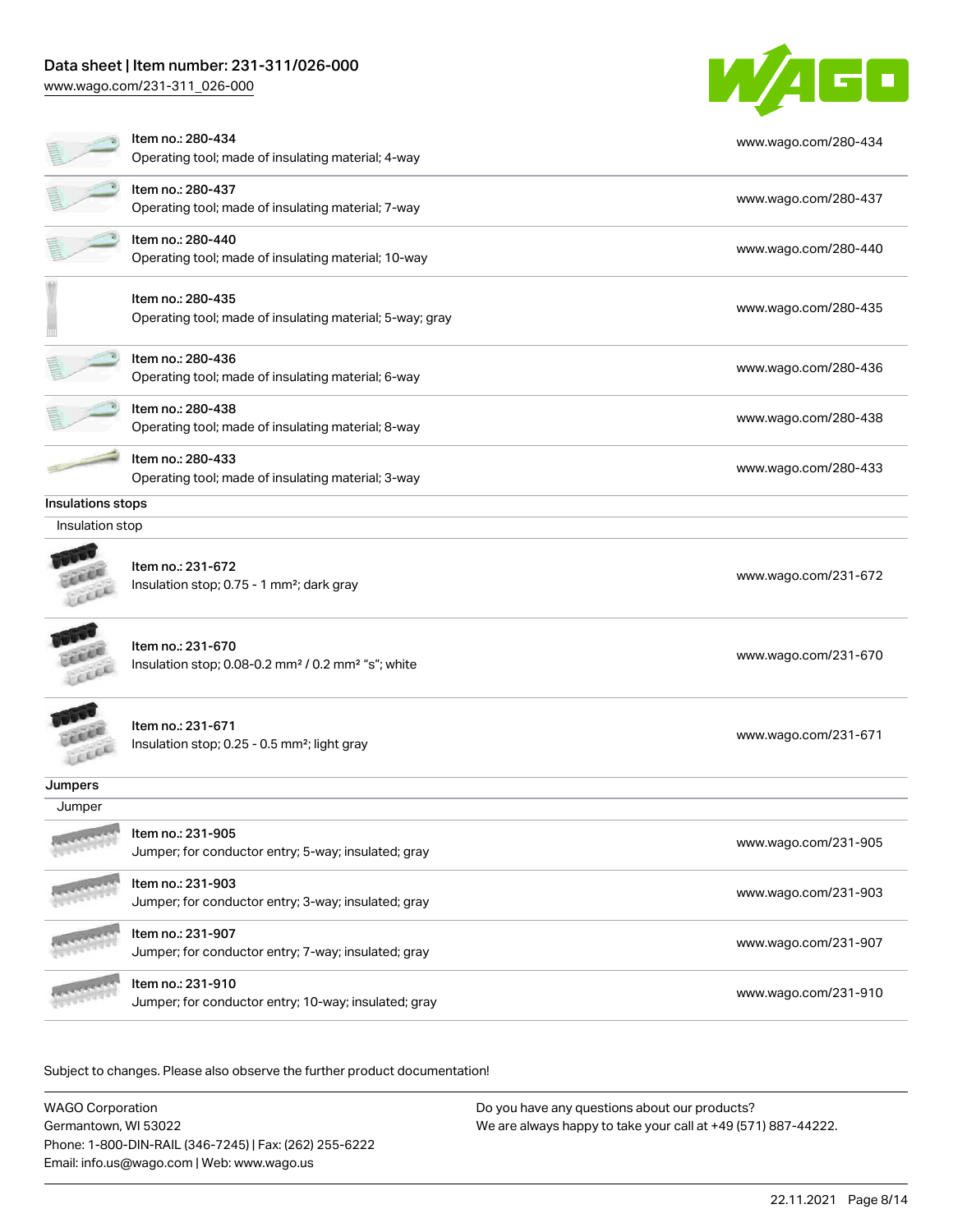[www.wago.com/231-311\\_026-000](http://www.wago.com/231-311_026-000)



Item no.: 231-902

Jumper; for conductor entry; 2-way; insulated; gray



[www.wago.com/231-902](http://www.wago.com/231-902)

| Marking accessories |                                                                                                                                                                                                 |                                  |
|---------------------|-------------------------------------------------------------------------------------------------------------------------------------------------------------------------------------------------|----------------------------------|
| Marking strip       |                                                                                                                                                                                                 |                                  |
|                     | Item no.: 210-331/508-103<br>Marking strips; as a DIN A4 sheet; MARKED; 1-12 (200x); Height of marker strip: 2.3 mm/0.091 in; Strip<br>length 182 mm; Horizontal marking; Self-adhesive; white  | www.wago.com/210-331<br>/508-103 |
|                     | Item no.: 210-331/508-104<br>Marking strips; as a DIN A4 sheet; MARKED; 13-24 (200x); Height of marker strip: 2.3 mm/0.091 in; Strip<br>length 182 mm; Horizontal marking; Self-adhesive; white | www.wago.com/210-331<br>/508-104 |
|                     | Item no.: 210-332/508-202<br>Marking strips; as a DIN A4 sheet; MARKED; 1-16 (160x); Height of marker strip: 3 mm; Strip length 182<br>mm; Horizontal marking; Self-adhesive; white             | www.wago.com/210-332<br>/508-202 |
|                     | Item no.: 210-332/508-204<br>Marking strips; as a DIN A4 sheet; MARKED; 17-32 (160x); Height of marker strip: 3 mm; Strip length<br>182 mm; Horizontal marking; Self-adhesive; white            | www.wago.com/210-332<br>/508-204 |
|                     | Item no.: 210-332/508-206<br>Marking strips; as a DIN A4 sheet; MARKED; 33-48 (160x); Height of marker strip: 3 mm; Strip length<br>182 mm; Horizontal marking; Self-adhesive; white            | www.wago.com/210-332<br>/508-206 |
|                     | Item no.: 210-332/508-205<br>Marking strips; as a DIN A4 sheet; MARKED; 1-32 (80x); Height of marker strip: 3 mm; Strip length 182<br>mm; Horizontal marking; Self-adhesive; white              | www.wago.com/210-332<br>/508-205 |
| <b>Ferrules</b>     |                                                                                                                                                                                                 |                                  |
| Ferrule             |                                                                                                                                                                                                 |                                  |
|                     | Item no.: 216-101<br>Ferrule; Sleeve for 0.5 mm <sup>2</sup> / AWG 22; uninsulated; electro-tin plated; silver-colored                                                                          | www.wago.com/216-101             |
|                     | Item no.: 216-104<br>Ferrule; Sleeve for 1.5 mm <sup>2</sup> / AWG 16; uninsulated; electro-tin plated; silver-colored                                                                          | www.wago.com/216-104             |
|                     | Item no.: 216-106<br>Ferrule; Sleeve for 2.5 mm <sup>2</sup> / AWG 14; uninsulated; electro-tin plated; silver-colored                                                                          | www.wago.com/216-106             |
|                     | Item no.: 216-102<br>Ferrule; Sleeve for 0.75 mm <sup>2</sup> / AWG 20; uninsulated; electro-tin plated; silver-colored                                                                         | www.wago.com/216-102             |
|                     | Item no.: 216-103<br>Ferrule; Sleeve for 1 mm <sup>2</sup> / AWG 18; uninsulated; electro-tin plated                                                                                            | www.wago.com/216-103             |
|                     | Item no.: 216-123<br>Ferrule; Sleeve for 1 mm <sup>2</sup> / AWG 18; uninsulated; electro-tin plated; silver-colored                                                                            | www.wago.com/216-123             |
|                     | Item no.: 216-122<br>Ferrule; Sleeve for 0.75 mm <sup>2</sup> / AWG 20; uninsulated; electro-tin plated; silver-colored                                                                         | www.wago.com/216-122             |
|                     |                                                                                                                                                                                                 |                                  |

Subject to changes. Please also observe the further product documentation!

WAGO Corporation Germantown, WI 53022 Phone: 1-800-DIN-RAIL (346-7245) | Fax: (262) 255-6222 Email: info.us@wago.com | Web: www.wago.us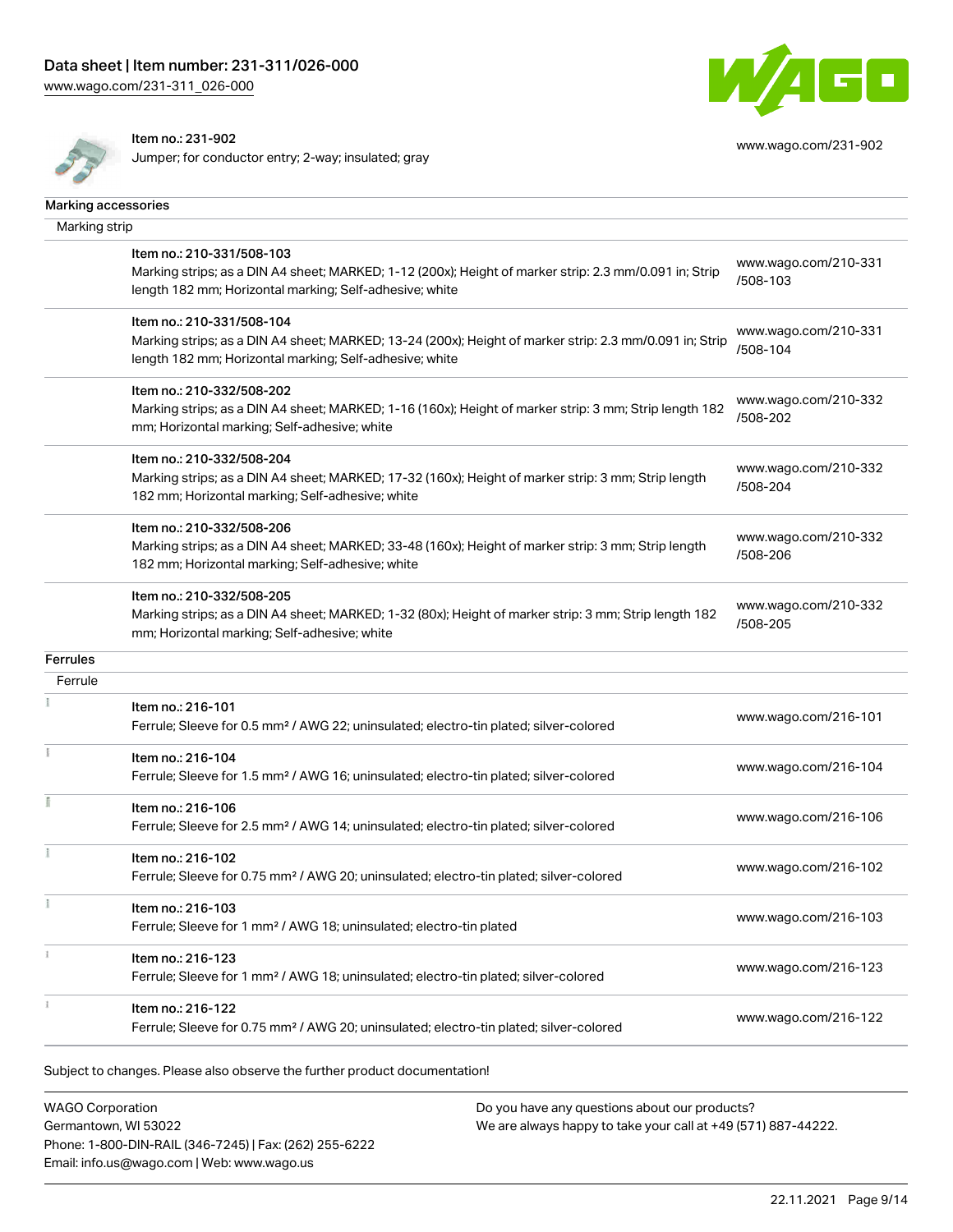# Data sheet | Item number: 231-311/026-000

[www.wago.com/231-311\\_026-000](http://www.wago.com/231-311_026-000)



|    | Item no.: 216-124<br>Ferrule; Sleeve for 1.5 mm <sup>2</sup> / AWG 16; uninsulated; electro-tin plated                                                                                            | www.wago.com/216-124 |
|----|---------------------------------------------------------------------------------------------------------------------------------------------------------------------------------------------------|----------------------|
|    | Item no.: 216-142<br>Ferrule; Sleeve for 0.75 mm <sup>2</sup> / 18 AWG; uninsulated; electro-tin plated; electrolytic copper; gastight<br>crimped; acc. to DIN 46228, Part 1/08.92                | www.wago.com/216-142 |
|    | Item no.: 216-132<br>Ferrule; Sleeve for 0.34 mm <sup>2</sup> / AWG 24; uninsulated; electro-tin plated                                                                                           | www.wago.com/216-132 |
|    | Item no.: 216-121<br>Ferrule; Sleeve for 0.5 mm <sup>2</sup> / AWG 22; uninsulated; electro-tin plated; silver-colored                                                                            | www.wago.com/216-121 |
|    | Item no.: 216-143<br>Ferrule; Sleeve for 1 mm <sup>2</sup> / AWG 18; uninsulated; electro-tin plated; electrolytic copper; gastight<br>crimped; acc. to DIN 46228, Part 1/08.92                   | www.wago.com/216-143 |
|    | Item no.: 216-131<br>Ferrule; Sleeve for 0.25 mm <sup>2</sup> / AWG 24; uninsulated; electro-tin plated; silver-colored                                                                           | www.wago.com/216-131 |
|    | Item no.: 216-141<br>Ferrule; Sleeve for 0.5 mm <sup>2</sup> / 20 AWG; uninsulated; electro-tin plated; electrolytic copper; gastight<br>crimped; acc. to DIN 46228, Part 1/08.92                 | www.wago.com/216-141 |
| J. | Item no.: 216-152<br>Ferrule; Sleeve for 0.34 mm <sup>2</sup> / AWG 24; uninsulated; electro-tin plated                                                                                           | www.wago.com/216-152 |
|    | Item no.: 216-203<br>Ferrule; Sleeve for 1 mm <sup>2</sup> / AWG 18; insulated; electro-tin plated; red                                                                                           | www.wago.com/216-203 |
|    | Item no.: 216-202<br>Ferrule; Sleeve for 0.75 mm <sup>2</sup> / 18 AWG; insulated; electro-tin plated; gray                                                                                       | www.wago.com/216-202 |
|    | Item no.: 216-151<br>Ferrule; Sleeve for 0.25 mm <sup>2</sup> / AWG 24; uninsulated; electro-tin plated                                                                                           | www.wago.com/216-151 |
| Â  | Item no.: 216-204<br>Ferrule; Sleeve for 1.5 mm <sup>2</sup> / AWG 16; insulated; electro-tin plated; black                                                                                       | www.wago.com/216-204 |
|    | Item no.: 216-144<br>Ferrule; Sleeve for 1.5 mm <sup>2</sup> / AWG 16; uninsulated; electro-tin plated; electrolytic copper; gastight<br>crimped; acc. to DIN 46228, Part 1/08.92; silver-colored | www.wago.com/216-144 |
|    | Item no.: 216-201<br>Ferrule; Sleeve for 0.5 mm <sup>2</sup> / 20 AWG; insulated; electro-tin plated; white                                                                                       | www.wago.com/216-201 |
|    | Item no.: 216-223<br>Ferrule; Sleeve for 1 mm <sup>2</sup> / AWG 18; insulated; electro-tin plated; red                                                                                           | www.wago.com/216-223 |
|    | Item no.: 216-241<br>Ferrule; Sleeve for 0.5 mm <sup>2</sup> / 20 AWG; insulated; electro-tin plated; electrolytic copper; gastight<br>crimped; acc. to DIN 46228, Part 4/09.90; white            | www.wago.com/216-241 |
|    | Item no.: 216-242<br>Ferrule; Sleeve for 0.75 mm <sup>2</sup> / 18 AWG; insulated; electro-tin plated; electrolytic copper; gastight<br>crimped; acc. to DIN 46228, Part 4/09.90; gray            | www.wago.com/216-242 |
|    | Item no.: 216-222                                                                                                                                                                                 |                      |

Item no.: 216-222

Subject to changes. Please also observe the further product documentation!

WAGO Corporation Germantown, WI 53022 Phone: 1-800-DIN-RAIL (346-7245) | Fax: (262) 255-6222 Email: info.us@wago.com | Web: www.wago.us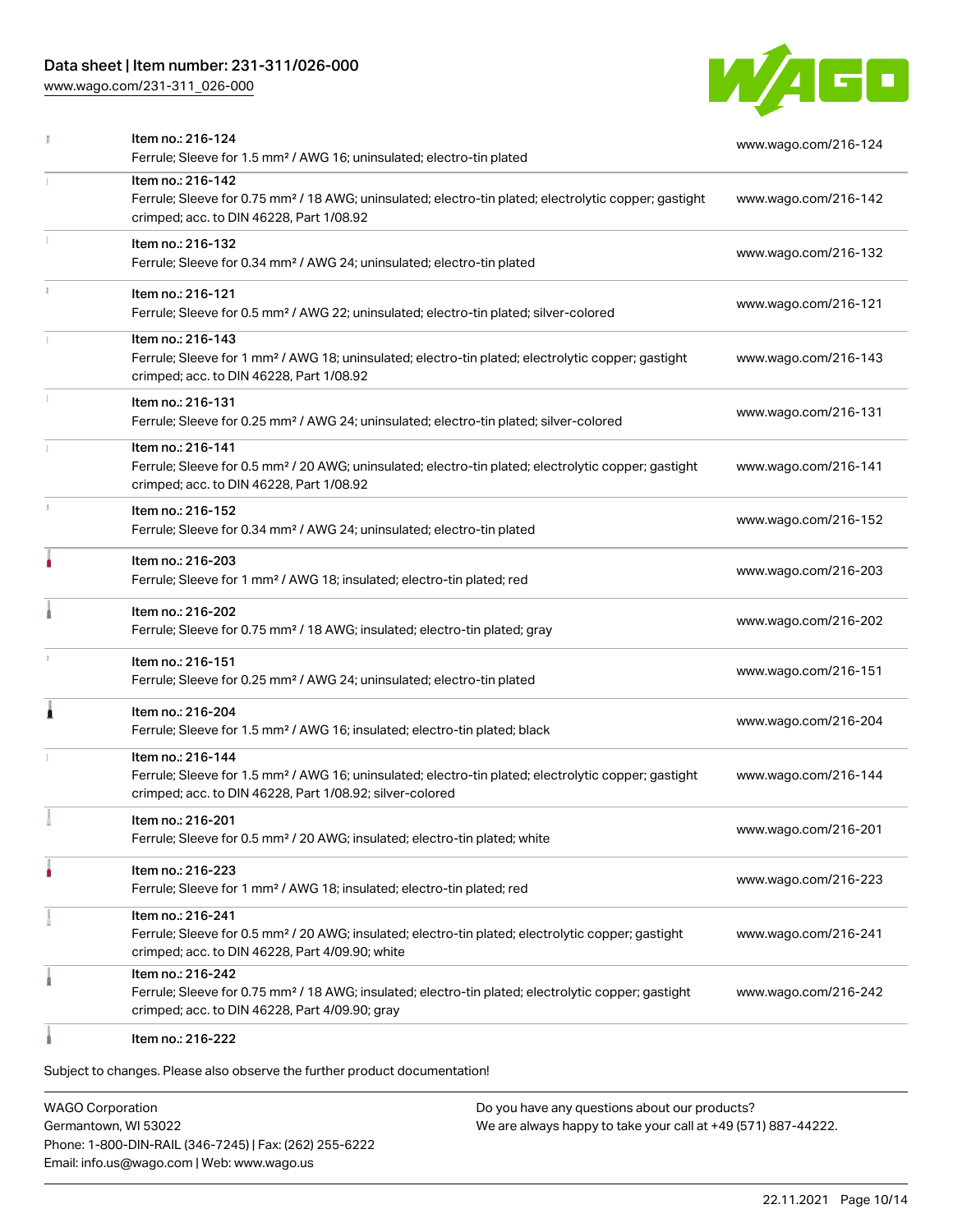

Ferrule; Sleeve for 0.75 mm² / 18 AWG; insulated; electro-tin plated; gray [www.wago.com/216-222](http://www.wago.com/216-222)

|   | Item no.: 216-221<br>Ferrule; Sleeve for 0.5 mm <sup>2</sup> / 20 AWG; insulated; electro-tin plated; white                                                                                             | www.wago.com/216-221 |
|---|---------------------------------------------------------------------------------------------------------------------------------------------------------------------------------------------------------|----------------------|
| Ă | Item no.: 216-224<br>Ferrule; Sleeve for 1.5 mm <sup>2</sup> / AWG 16; insulated; electro-tin plated; black                                                                                             | www.wago.com/216-224 |
|   | Item no.: 216-243<br>Ferrule; Sleeve for 1 mm <sup>2</sup> / AWG 18; insulated; electro-tin plated; electrolytic copper; gastight crimped; www.wago.com/216-243<br>acc. to DIN 46228, Part 4/09.90; red |                      |
|   | Item no.: 216-244<br>Ferrule; Sleeve for 1.5 mm <sup>2</sup> / AWG 16; insulated; electro-tin plated; electrolytic copper; gastight<br>crimped; acc. to DIN 46228, Part 4/09.90; black                  | www.wago.com/216-244 |
|   | Item no.: 216-263<br>Ferrule; Sleeve for 1 mm <sup>2</sup> / AWG 18; insulated; electro-tin plated; electrolytic copper; gastight crimped; www.wago.com/216-263<br>acc. to DIN 46228, Part 4/09.90; red |                      |
|   | Item no.: 216-264<br>Ferrule; Sleeve for 1.5 mm <sup>2</sup> / AWG 16; insulated; electro-tin plated; electrolytic copper; gastight<br>crimped; acc. to DIN 46228, Part 4/09.90; black                  | www.wago.com/216-264 |
| Ă | Item no.: 216-284<br>Ferrule; Sleeve for 1.5 mm <sup>2</sup> / AWG 16; insulated; electro-tin plated; electrolytic copper; gastight<br>crimped; acc. to DIN 46228, Part 4/09.90; black                  | www.wago.com/216-284 |
|   | Item no.: 216-262<br>Ferrule; Sleeve for 0.75 mm <sup>2</sup> / 18 AWG; insulated; electro-tin plated; electrolytic copper; gastight<br>crimped; acc. to DIN 46228, Part 4/09.90; gray                  | www.wago.com/216-262 |
|   | Item no.: 216-301<br>Ferrule; Sleeve for 0.25 mm <sup>2</sup> / AWG 24; insulated; electro-tin plated; yellow                                                                                           | www.wago.com/216-301 |
|   | Item no.: 216-321<br>Ferrule; Sleeve for 0.25 mm <sup>2</sup> / AWG 24; insulated; electro-tin plated; yellow                                                                                           | www.wago.com/216-321 |
|   | Item no.: 216-322<br>Ferrule; Sleeve for 0.34 mm <sup>2</sup> / 22 AWG; insulated; electro-tin plated; green                                                                                            | www.wago.com/216-322 |
|   | Item no.: 216-302<br>Ferrule; Sleeve for 0.34 mm <sup>2</sup> / 22 AWG; insulated; electro-tin plated; light turquoise                                                                                  | www.wago.com/216-302 |

## Downloads Documentation

| Additional Information |  |
|------------------------|--|
|------------------------|--|

| Technical explanations | 2019 Apr | pdf    | Download |
|------------------------|----------|--------|----------|
|                        |          | 2.0 MB |          |

Subject to changes. Please also observe the further product documentation!

WAGO Corporation Germantown, WI 53022 Phone: 1-800-DIN-RAIL (346-7245) | Fax: (262) 255-6222 Email: info.us@wago.com | Web: www.wago.us Do you have any questions about our products? We are always happy to take your call at +49 (571) 887-44222.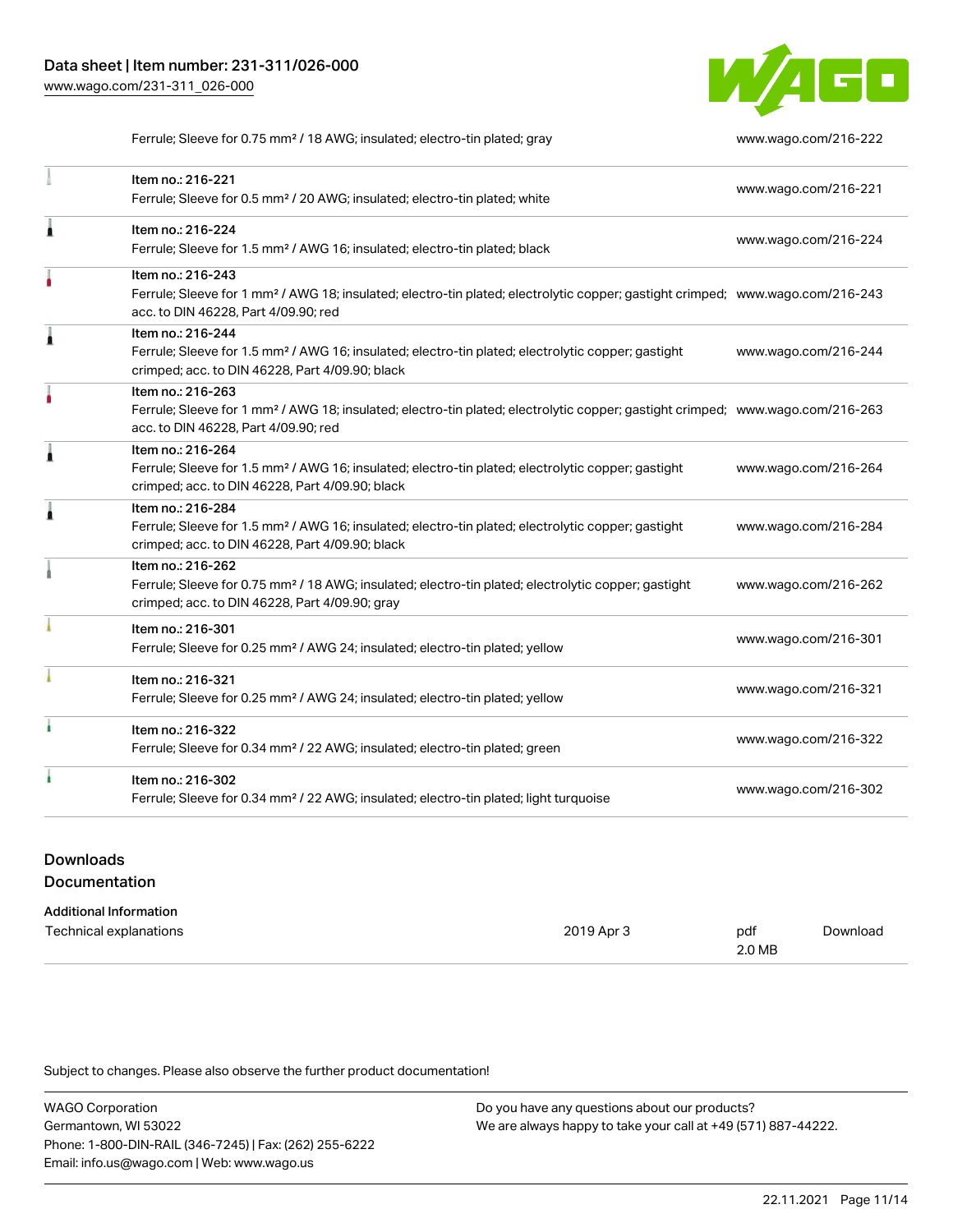

#### CAD files

CAD data

| 2D/3D Models 231-311/026-000                     | <b>URL</b> | Download |
|--------------------------------------------------|------------|----------|
| <b>CAE</b> data                                  |            |          |
| EPLAN Data Portal 231-311/026-000                | URL        | Download |
| ZUKEN Portal 231-311/026-000                     | URL        | Download |
| EPLAN Data Portal 231-311/026-000                | URL        | Download |
| <b>Environmental Product Compliance</b>          |            |          |
| <b>Compliance Search</b>                         |            |          |
| Environmental Product Compliance 231-311/026-000 | URL        | Download |

1-conductor female connector; CAGE CLAMP®; 2.5 mm²; Pin spacing 5.08 mm; 11 pole; 2,50 mm²; orange

#### Installation Notes



Inserting a conductor via 3.5 mm screwdriver – CAGE CLAMP® actuation parallel to conductor entry.



Inserting a conductor via 3.5 mm screwdriver – CAGE CLAMP® actuation perpendicular to conductor entry.



Inserting a conductor into CAGE CLAMP® unit via operating lever (231-291).

Subject to changes. Please also observe the further product documentation!

WAGO Corporation Germantown, WI 53022 Phone: 1-800-DIN-RAIL (346-7245) | Fax: (262) 255-6222 Email: info.us@wago.com | Web: www.wago.us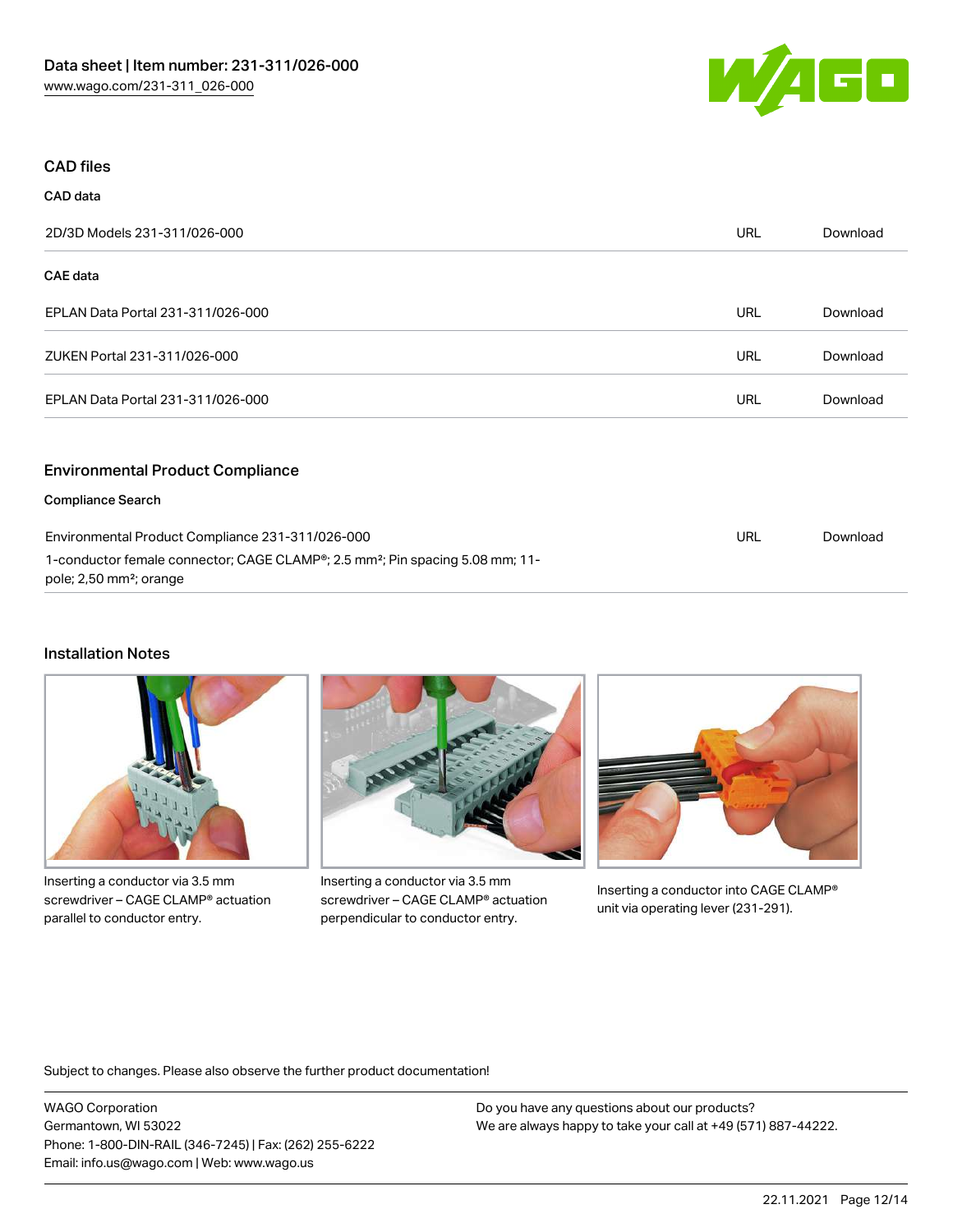



Inserting a conductor via operating tool.



Coding a female connector by removing coding finger(s).



Testing – female connector with CAGE CLAMP®

Integrated test ports for testing perpendicular to conductor entry via 2 or 2.3 mm Ø test plug

#### Installation

Subject to changes. Please also observe the further product documentation!

WAGO Corporation Germantown, WI 53022 Phone: 1-800-DIN-RAIL (346-7245) | Fax: (262) 255-6222 Email: info.us@wago.com | Web: www.wago.us